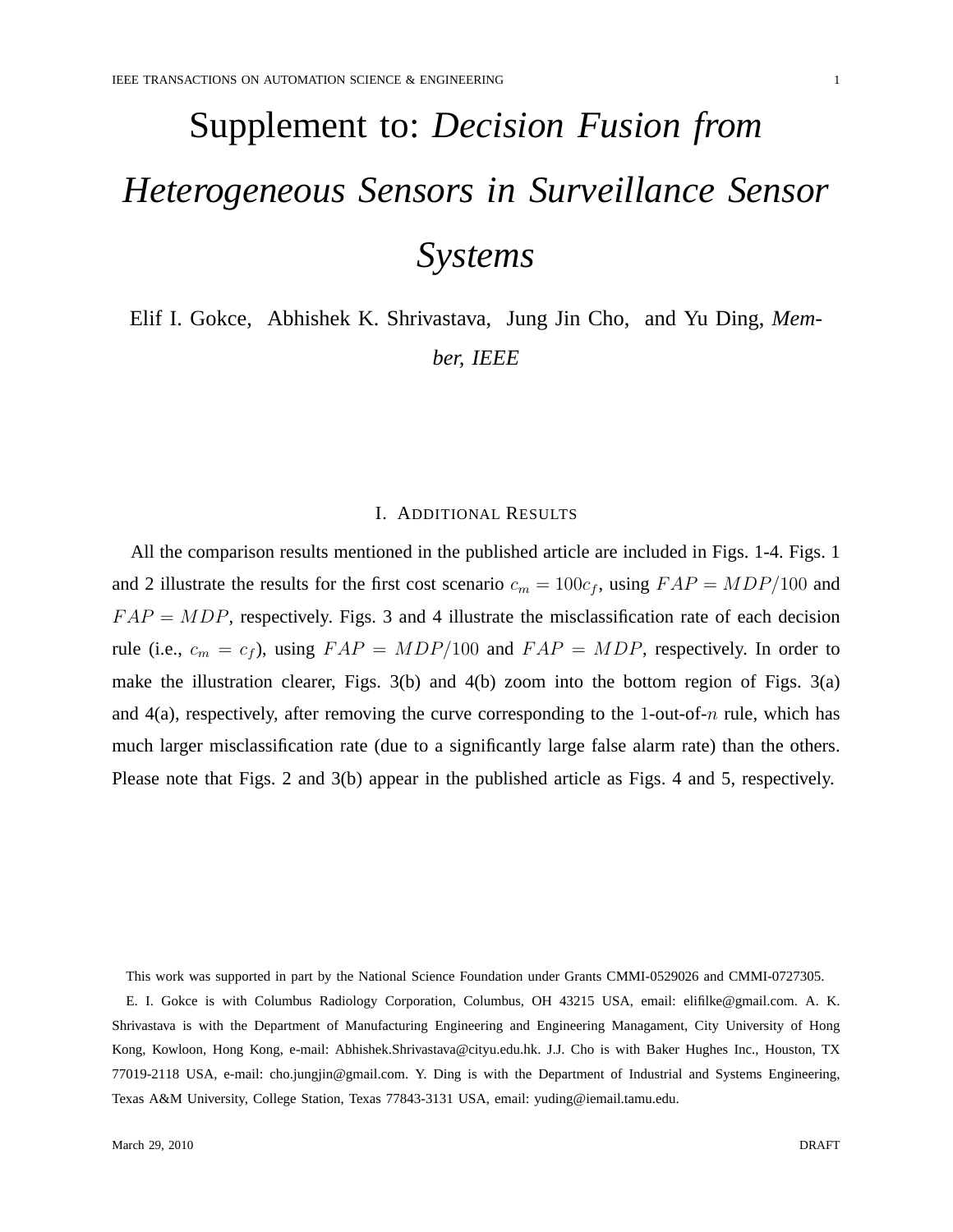

Fig. 1.  $FAP = MDP/100$ ,  $c_m = 100c_f$ 



Fig. 2.  $FAP = MDP$ ,  $c_m = 100c_f$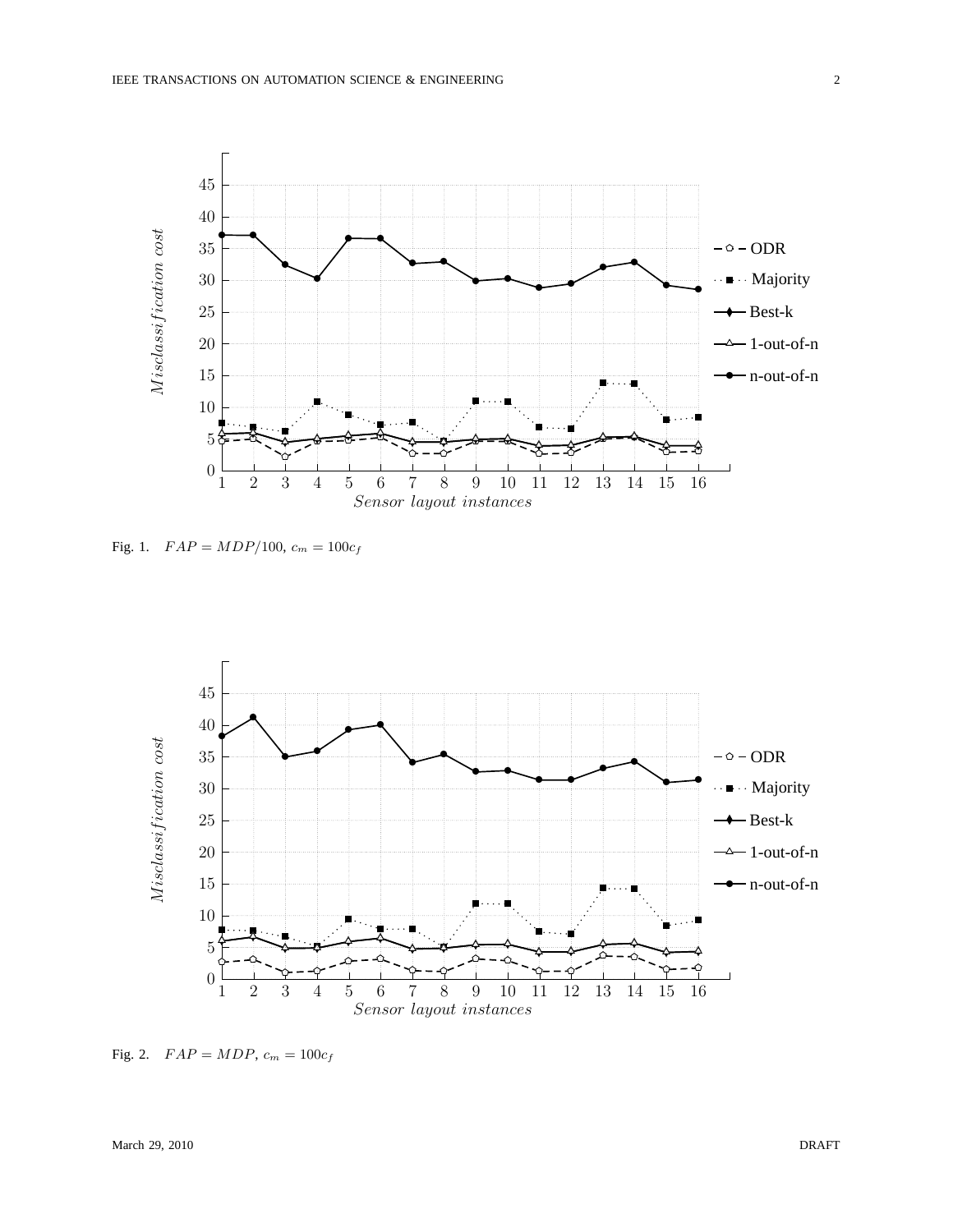

Fig. 3.  $FAP = MDP/100, c_m = c_f$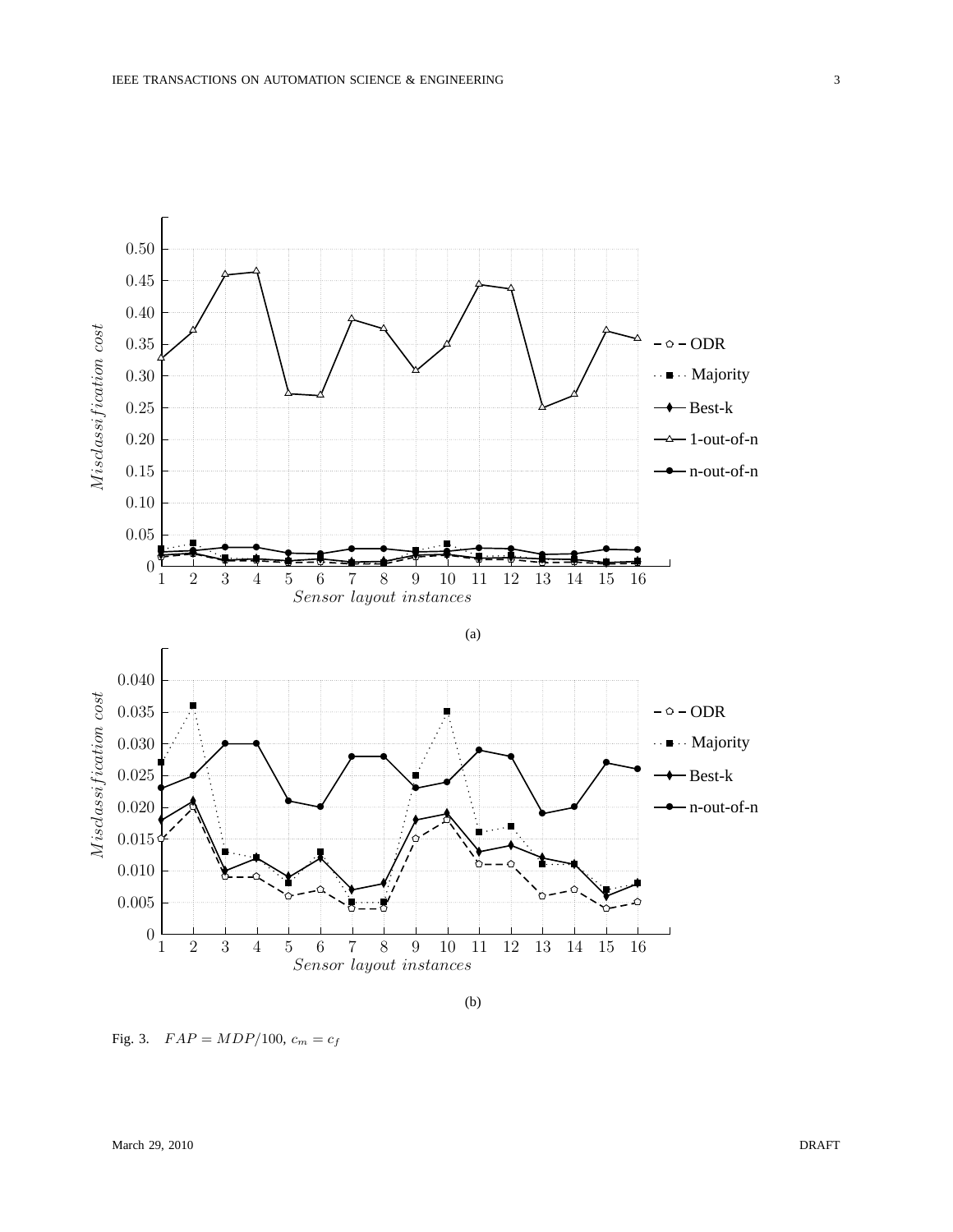#### II. PROOFS OF THEOREMS

## *A. Proof of Theorem 1*

Let

$$
\hat{c}_j^f(\mathbf{y}_j) = c_j^f P(\mathbf{Y}_j = \mathbf{y}_j | U_j = 0) P(U_j = 0)
$$

and

$$
\hat{c}_j^m(\mathbf{y}_j) = c_j^m P(\mathbf{Y}_j = \mathbf{y}_j | U_j = 1) P(U_j = 1).
$$

Since outputs  $y_j$  are mutually exclusive, (3) is

$$
C_j^* = \sum_{\mathbf{y}_j \in \{0,1\}^{n_j}} f(\mathbf{y}_j)
$$

where

$$
f(\mathbf{y}_j) = \min \{ \hat{c}_j^f(\mathbf{y}_j) x(\mathbf{y}_j) + \hat{c}_j^m(\mathbf{y}_j) (1 - x(\mathbf{y}_j)) \mid x(\mathbf{y}_j) \in \{0, 1\} \}.
$$
 (1)

For each  $y_j \in \{0,1\}^{n_j}$ , an optimal solution to (1) is given by

$$
x^*(\mathbf{y}_j) = \begin{cases} 1 & \text{if } \hat{c}_j^m(\mathbf{y}_j) \ge \hat{c}_j^f(\mathbf{y}_j) \\ 0 & \text{otherwise,} \end{cases}
$$

establishing (4).

## *B. Proof of Lemma 1*

Lemma 1 follows because

$$
T(\mathbf{y}_j) = \prod_{i \in I_j \setminus S(\mathbf{y}_j)} \frac{P(Y_{ij} = y_{ij}^* | U_j = 1)}{P(Y_{ij} = y_{ij}^* | U_j = 0)} \prod_{i \in S(\mathbf{y}_j)} \frac{P(Y_{ij} = 1 - y_{ij}^* | U_j = 1)}{P(Y_{ij} = 1 - y_{ij}^* | U_j = 0)}
$$
  
\n
$$
= \prod_{i \in I_j} \frac{P(Y_{ij} = y_{ij}^* | U_j = 1)}{P(Y_{ij} = y_{ij}^* | U_j = 0)} \prod_{i \in S(\mathbf{y}_j)} \frac{P(Y_{ij} = y_{ij}^* | U_j = 0)}{P(Y_{ij} = y_{ij}^* | U_j = 1)} \frac{P(Y_{ij} = 1 - y_{ij}^* | U_j = 1)}{P(Y_{ij} = 1 - y_{ij}^* | U_j = 0)}
$$
  
\n
$$
= T_{max} \prod_{i \in S(\mathbf{y}_j)} \frac{P(Y_{ij} = y_{ij}^* | U_j = 0)}{P(Y_{ij} = 1)} \frac{P(Y_{ij} = 1 - y_{ij}^* | U_j = 1)}{P(Y_{ij} = 1 - y_{ij}^* | U_j = 0)}
$$
  
\n
$$
= T_{max} \prod_{i \in S(\mathbf{y}_j)} \frac{1}{\delta_i}
$$